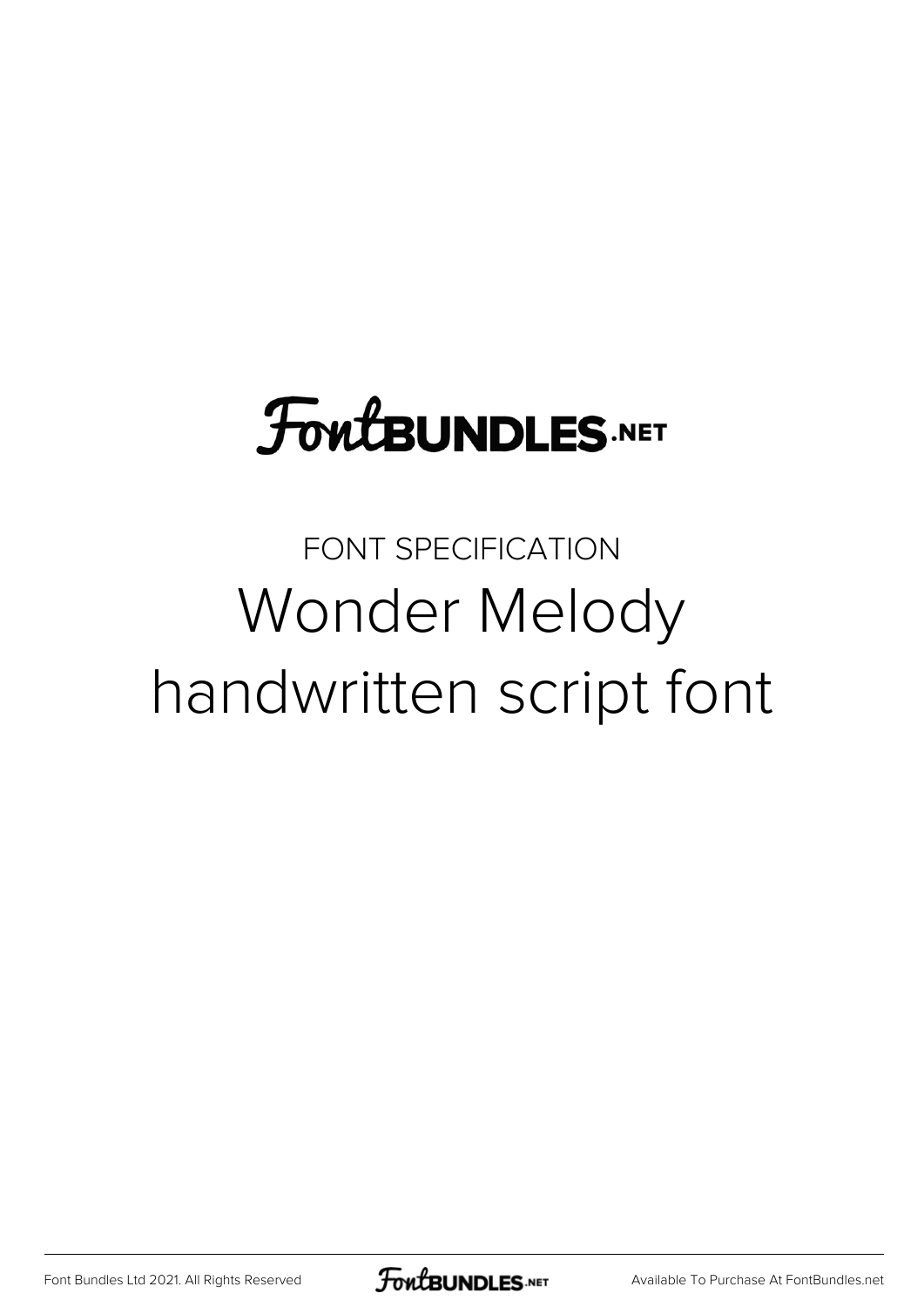#### Wonder Melody - Regular

**Uppercase Characters** 

## ABCOEFGHIJKLMNOPQRSTUVWXY  $\overline{\mathfrak{z}}$

Lowercase Characters

### abcdefghijk[mnopqrstuvwxy  $\overline{l}$

**Numbers** 

#### 0123456789

Punctuation and Symbols

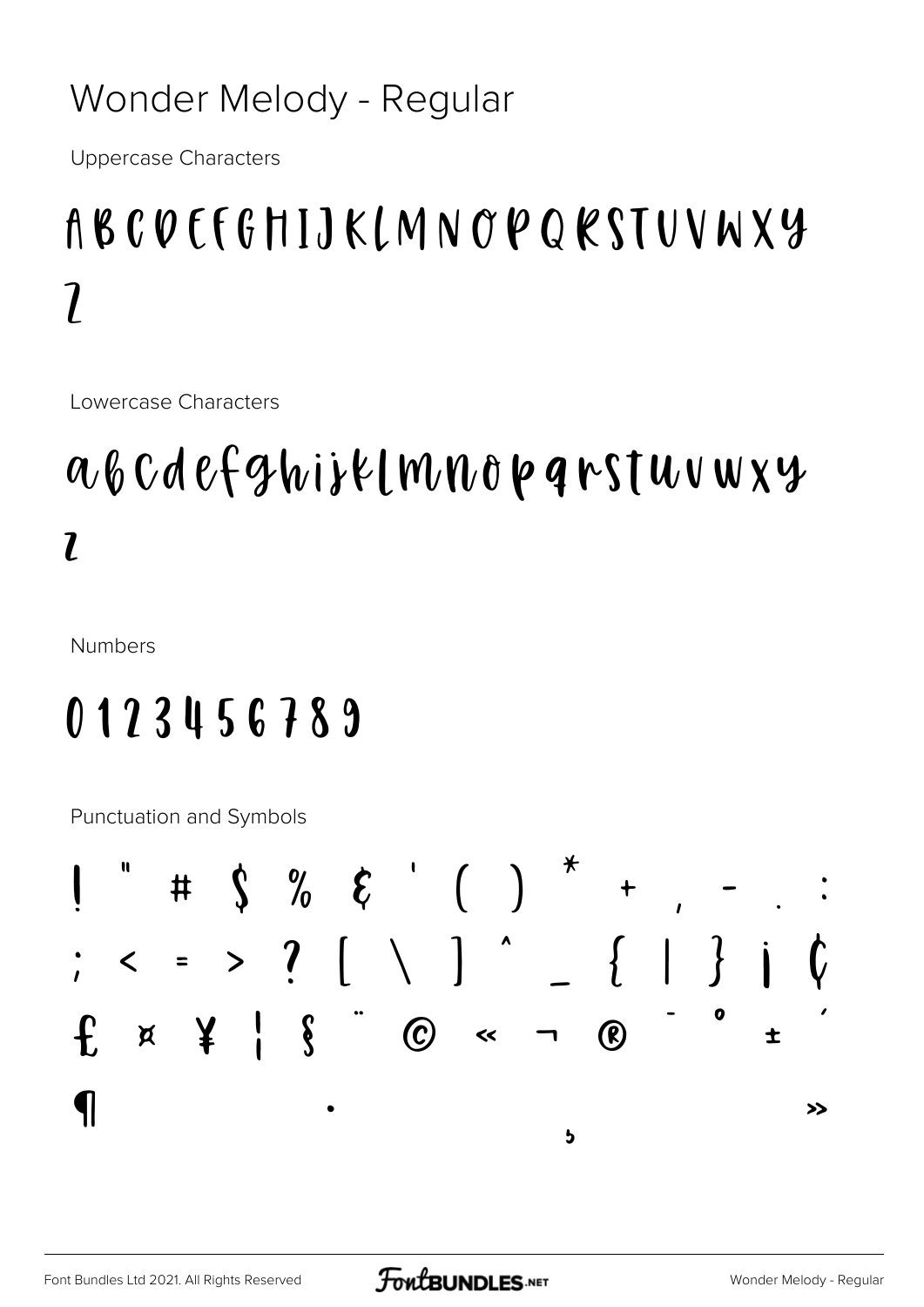All Other Glyphs

|  |  | $\dot{A}$ $\dot{A}$ $\ddot{A}$ $\ddot{A}$ $\ddot{A}$ $\ddot{A}$ $\ddot{C}$                                                                                                                                                |  |  |
|--|--|---------------------------------------------------------------------------------------------------------------------------------------------------------------------------------------------------------------------------|--|--|
|  |  | $\label{eq:6} \begin{array}{ccccccccccccc} \acute{f} & \hat{f} & \acute{f} & \acute{I} & \acute{I} & \acute{I} & \acute{I} & \acute{V} & \acute{N} \end{array}$                                                           |  |  |
|  |  | $\dot{\sigma} \quad \dot{\sigma} \quad \dot{\sigma} \quad \ddot{\sigma} \quad \ddot{\sigma} \quad \star \quad \phi \quad \dot{\upsilon} \quad \dot{\upsilon}$                                                             |  |  |
|  |  | $\begin{matrix} \hat{\mathbf{U}} & \hat{\mathbf{U}} & \hat{\mathbf{Y}} & \hat{\mathbf{Y}} & \hat{\mathbf{Y}} & \hat{\mathbf{X}} & \hat{\mathbf{X}} & \hat{\mathbf{X}} & \hat{\mathbf{X}} & \hat{\mathbf{X}} \end{matrix}$ |  |  |
|  |  | $\ddot{a}$ , $\dot{a}$ , $a$ , $c$ , $\dot{e}$ , $\dot{e}$ , $\ddot{e}$ , $\ddot{e}$ , $\ddot{e}$                                                                                                                         |  |  |
|  |  | $\hat{\mathbf{u}}$ $\hat{\mathbf{v}}$ $\hat{\mathbf{v}}$ $\hat{\mathbf{v}}$ $\hat{\mathbf{v}}$ $\hat{\mathbf{v}}$ $\hat{\mathbf{v}}$ $\hat{\mathbf{v}}$ $\hat{\mathbf{v}}$ $\hat{\mathbf{v}}$                             |  |  |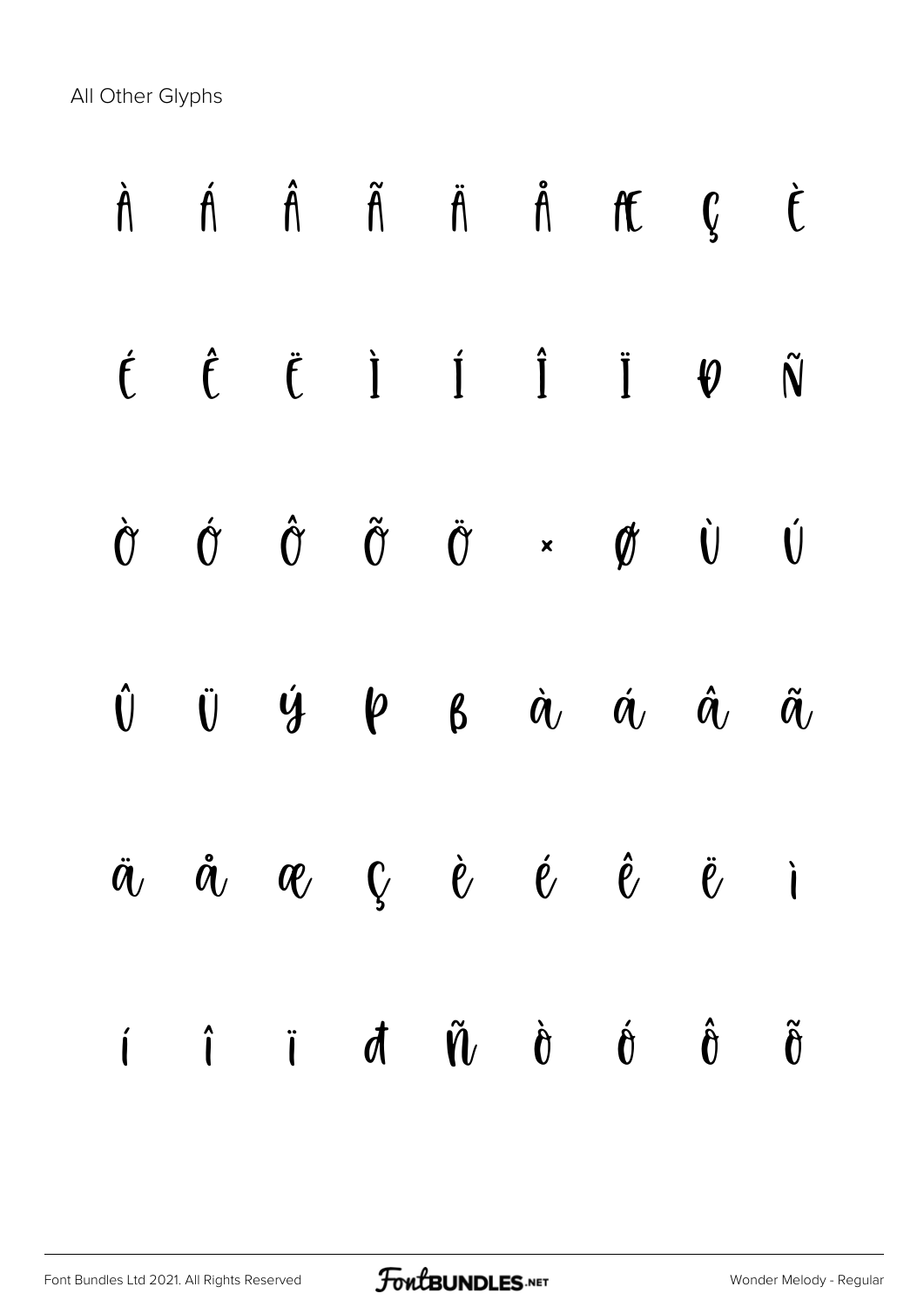|  |  |  | $\ddot{\theta}$ $\div$ $\dot{\theta}$ $\dot{u}$ $\dot{u}$ $\dot{u}$ $\ddot{u}$ $\dot{y}$ $\phi$                                               |  |
|--|--|--|-----------------------------------------------------------------------------------------------------------------------------------------------|--|
|  |  |  | $\ddot{y}$ $\ddot{A}$ $\ddot{a}$ $\ddot{A}$ $\ddot{a}$ $\ddot{b}$ $\ddot{a}$ $\ddot{c}$ $\ddot{c}$                                            |  |
|  |  |  | $\begin{array}{ccccccccccccccccc}\n\dot{C} & \dot{C} & \dot{C} & \dot{C} & \dot{U} & \dot{d} & \dot{\theta} & \dot{d} & \dot{c}\n\end{array}$ |  |
|  |  |  | $\check{\ell}$ $\acute{\ell}$ $\acute{\ell}$ $\acute{\ell}$ $\acute{\ell}$ $\acute{\ell}$ $\ddot{\acute{\ell}}$ $\ddot{\acute{\ell}}$         |  |
|  |  |  | $\dot{g} \quad \dot{g} \quad \dot{g} \quad \dot{g} \quad \hbox{H} \quad \dot{h} \quad \tilde{I} \quad \tilde{I}$                              |  |
|  |  |  | $i \quad I \quad i \quad 1 \quad 1 \quad 1 \quad 0 \quad 0 \quad k \quad k$                                                                   |  |
|  |  |  |                                                                                                                                               |  |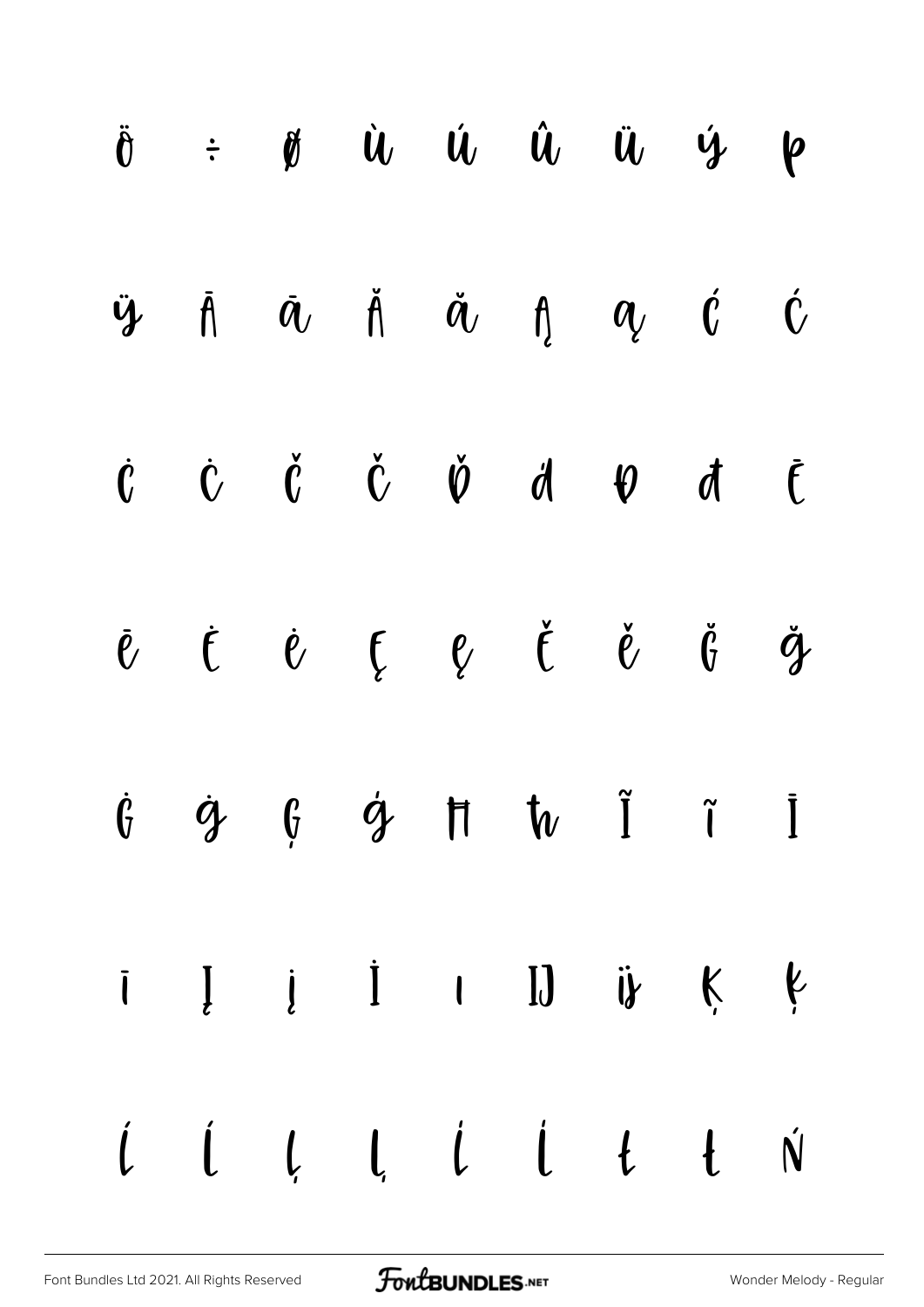|  |  |  | $\begin{array}{ccccccccccccc} \hat{\mathbf{W}} & \mathbf{N} & \mathbf{W} & \mathbf{N} & \hat{\mathbf{W}} & \hat{\mathbf{W}} & \hat{\mathbf{U}} & \hat{\mathbf{U}} & \hat{\mathbf{U}} & \hat{\mathbf{U}} & \hat{\mathbf{U}} & \hat{\mathbf{U}} & \hat{\mathbf{U}} & \hat{\mathbf{U}} & \hat{\mathbf{U}} & \hat{\mathbf{U}} & \hat{\mathbf{U}} & \hat{\mathbf{U}} & \hat{\mathbf{U}} & \hat{\mathbf{U}} & \hat{\mathbf{U}} & \hat{\mathbf{U}} & \hat{\mathbf{U}} & \hat{\mathbf{U}} &$                                                                                       |  |
|--|--|--|----------------------------------------------------------------------------------------------------------------------------------------------------------------------------------------------------------------------------------------------------------------------------------------------------------------------------------------------------------------------------------------------------------------------------------------------------------------------------------------------------------------------------------------------------------------------------|--|
|  |  |  | Œ Q K K K K K K K Ś                                                                                                                                                                                                                                                                                                                                                                                                                                                                                                                                                        |  |
|  |  |  | $\begin{array}{ccccccccccccc}\n\dot{\Sigma} & \dot{\Sigma} & \dot{\Sigma} & \dot{\Sigma} & \dot{\Sigma} & \dot{\Sigma} & \dot{\Sigma} & \dot{\Sigma} & \dot{\Sigma} & \dot{\Sigma} & \dot{\Sigma} & \dot{\Sigma} & \dot{\Sigma} & \dot{\Sigma} & \dot{\Sigma} & \dot{\Sigma} & \dot{\Sigma} & \dot{\Sigma} & \dot{\Sigma} & \dot{\Sigma} & \dot{\Sigma} & \dot{\Sigma} & \dot{\Sigma} & \dot{\Sigma} & \dot{\Sigma} & \dot{\Sigma} & \dot{\Sigma} & \dot{\Sigma} & \dot{\Sigma} & \dot{\Sigma} & \dot{\Sigma} & \dot{\Sigma} & \dot{\Sigma} & \dot{\Sigma} & \dot{\Sigma}$ |  |
|  |  |  | $\tilde{\mathbf{U}}\qquad \tilde{\mathbf{U}}\qquad \tilde{\mathbf{U}}\qquad \tilde{\mathbf{U}}\qquad \hat{\mathbf{U}}\qquad \hat{\mathbf{U}}\qquad \hat{\mathbf{U}}\qquad \hat{\mathbf{U}}\qquad \hat{\mathbf{U}}\qquad \hat{\mathbf{V}}$                                                                                                                                                                                                                                                                                                                                  |  |
|  |  |  | $\mathbf{u}$ $\hat{\mathbf{w}}$ $\hat{\mathbf{w}}$ $\hat{\mathbf{y}}$ $\hat{\mathbf{y}}$ $\hat{\mathbf{y}}$ $\hat{\mathbf{z}}$ $\hat{\mathbf{z}}$ $\hat{\mathbf{z}}$                                                                                                                                                                                                                                                                                                                                                                                                       |  |
|  |  |  | $i \t i \t j \t i \t m$                                                                                                                                                                                                                                                                                                                                                                                                                                                                                                                                                    |  |
|  |  |  |                                                                                                                                                                                                                                                                                                                                                                                                                                                                                                                                                                            |  |